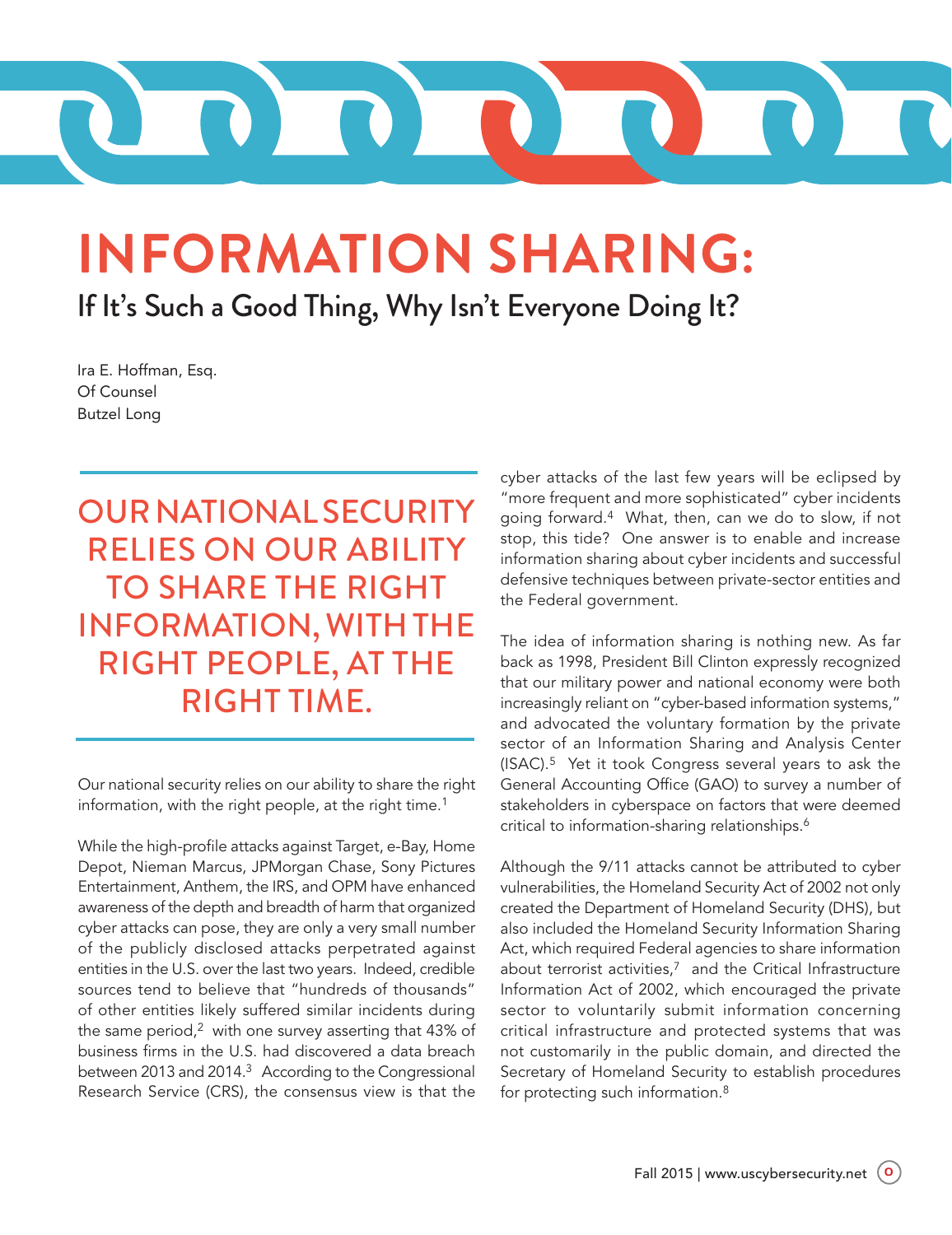The idea of information sharing is nothing new. As far back as 1998, President Bill Clinton expressly recognized that our military power and national economy were both increasingly reliant on "cyber-based information systems," and advocated the voluntary formation by the private sector of an Information Sharing and Analysis Center (ISAC).

Unfortunately, the Federal government failed to achieve effective information sharing with stakeholders in the critical infrastructure sector, $9$  and attempts to promote information sharing beyond critical infrastructure sectors by Presidents Bush and Obama in 2008 and 2010, respectively, made only modest progress.<sup>10</sup> In 2011, Congress tried to eliminate obstacles to information sharing relating to cyber attacks in the Cyber Intelligence Sharing and Protection Act (CISPA), but while the bill passed the House it was never acted upon in the Senate.<sup>11</sup> Frustrated by lack of progress in Congress, President Obama issued an Executive Order on improving cybersecurity for our critical infrastructure in February 2013, which declared that it is the "policy of the U.S. Government" to increase the "volume, timeliness, and quality of cyber threat information shared with U.S. private sector entities" so that they may better protect themselves against cyber threats. At the same time, the President also directed the National Institute of Standards and Technology (NIST) to create a Cybersecurity Framework to help owners and operators of critical infrastructure assets identify, assess and manage cyber risk.12

Since then, NIST has issued not only the Framework, but also a draft Guide to Cyber Threat Information Sharing,<sup>13</sup> and Congress passed the National Cybersecurity Protection Act of 2014.<sup>14</sup> Although the Act has a broadsounding name, it has a relatively narrow scope, which consists primarily of establishing a National Cybersecurity and Communications Integration Center in DHS, and specifying that the Center's functions include acting as an "interface" for sharing information about cyber risks, incidents, analysis, and warnings for Federal and non-Federal entities. Finally, in February 2015, the President issued Executive Order 13691, which expressly encouraged the voluntary formation of Information Sharing and Analysis Organizations (ISAOs) and of an ISAO standards organization.15

If our national security depends on information sharing, and it is a national priority to share threat information, then why isn't everyone doing it? There is no definitive answer, but three of the most oft-cited reasons are cost, risk of disclosing proprietary information, and risk of exposure to liability for releasing Personally Identifiable Information (PII).16